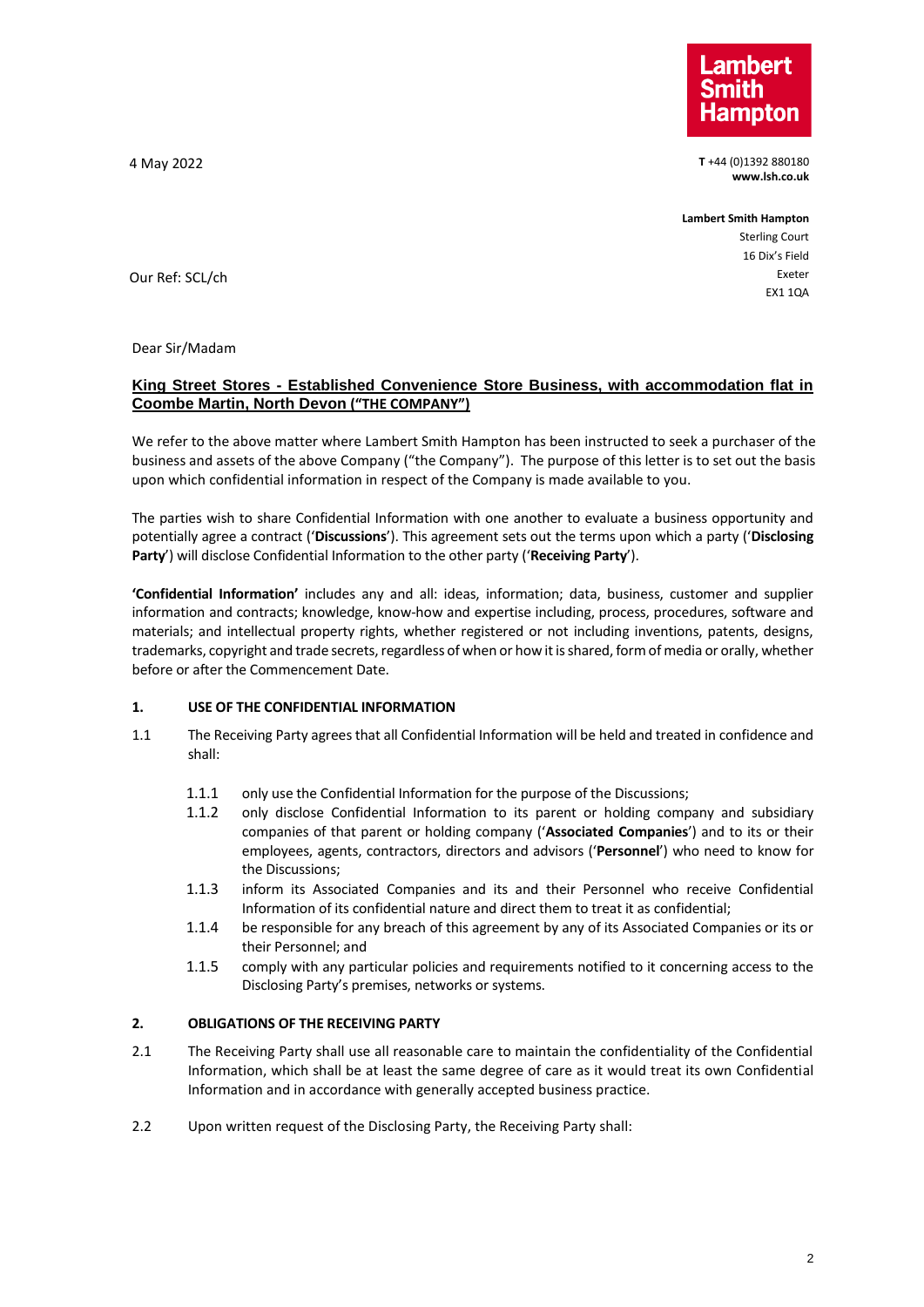- 2.2.1 return to the Disclosing Party, or destroy, erase or redact, all originals, copies, translations and reproductions, in full or in part, of the Confidential Information in its possession and ensure that all of its Associated Companies do the same; and
- 2.2.2 confirm in writing by a director or senior executive that the Confidential Information has been returned or destroyed in accordance with this clause [2.2](#page-0-0) within ten (10) business days of such request.
- 2.3 The Receiving Party may retain a copy of any Confidential Information necessary for its own quality and audit procedures or under automatic electronic archiving and back-up procedures.

## **3. COMMENCEMENT DATE AND DURATION**

This agreement shall become effective upon the Commencement Date and shall expire after a period of five (5) years after the last date on which any Confidential Information becomes known to the Receiving Party. The Commencement Date shall be the date of last signature below if no date is recorded above.

#### **4. NO REPRESENTATIONS**

Neither party makes any representation or warranty as to the accuracy or completeness of the Confidential Information disclosed and neither the Disclosing Party nor its Associated Companies shall have any liability to the Receiving Party or its Associated Companies resulting from any reliance on the Confidential Information.

## **5. EXCLUSIONS**

- 5.1 Information will not be considered Confidential Information if a party shows that:
	- 5.1.1 the information at the time of the disclosure by the Disclosing Party was in or subsequently came into the public domain (other than as the result of a breach of the terms of this agreement by the Receiving Party);
	- 5.1.2 the information has been lawfully acquired from a third party;
	- 5.1.3 the information was known by the Receiving Party prior to its disclosure by the Disclosing Party and was not obtained from a third party under an obligation of confidence; or
	- 5.1.4 the Disclosing Party has given prior written consent to the disclosure of the information by the Receiving Party.

#### **6. LIMITATION OF LIABILITY**

The aggregate liability of LSH whether arising from negligence, tort, breach of contract or other obligation or duty or otherwise shall be limited to one million pounds sterling (£1,000,000.00).

## **7. COMPLIANCE WITH LAWS**

The Receiving Party will not be in breach of this agreement to the extent that it is obliged by law, an order of a court or other competent judicial authority, the rules, requirements, order or demand of any regulatory body or recognised stock exchange of competent jurisdiction, to disclose Confidential Information, provided that (to the extent permitted by law) the Receiving Party has notified the Disclosing Party promptly of such a requirement.

#### **8. GENERAL**

8.1 If a court of competent jurisdiction holds any provision of this agreement to be invalid, void or unenforceable, such provision will be deemed modified to the minimum extent necessary to make it valid and enforceable but if such modification is not possible such provision will be deleted, and the remaining provisions will continue in full force and effect.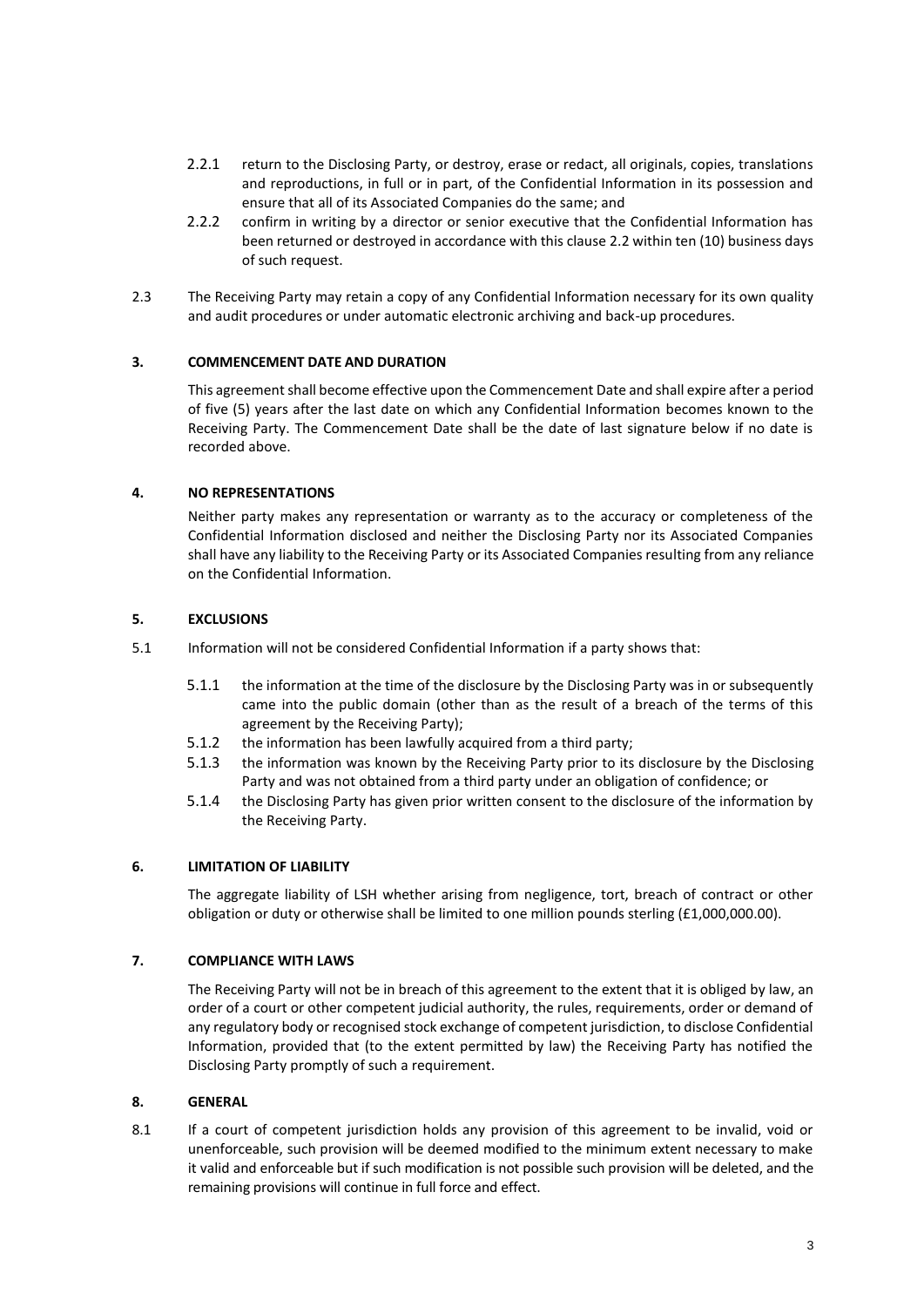- 8.2 Each party has entered into this agreement for its own account and for its Associated Companies and shall be treated as the Disclosing Party where any Confidential Information connected to the Discussions is disclosed by any of its Associated Companies.
- 8.3 The failure of a party to enforce any right or remedy under this agreement shall not amount to a waiver.
- 8.4 This agreement sets out the entire understanding of the parties of their respective rights and obligations relating to the Confidential Information.
- 8.5 Nothing contained in this agreement shall (i) create a partnership or a joint venture between the parties; (ii) prevent either party from working with third parties or (iii) grant to the Receiving Party any licence, title or right in the Confidential Information.
- 8.6 Except for Associated Companies, a person who is not a party to this agreement has no rights under the Contracts (Rights of Third Parties) Act 1999 to enforce any term of this agreement, but this does not affect any right or remedy of a third party which exists or is available apart from that Act.

## **9. LAW**

- 9.1 This agreement is governed by English law and the parties submit to the exclusive jurisdiction of the English Courts.
- 9.2 Each party acknowledges and agrees that damages would be an inadequate remedy for any breach of this agreement and that the other party shall be entitled, without proof of special damages, to pursue equitable remedies (including without limitation injunctive relief and specific performance) in the English Courts for any threatened or actual breach of this agreement.
- 9.3 Should any dispute arise out of this agreement, a director or senior executive of the parties shall use all reasonable endeavours to negotiate promptly in good faith and amicably settle the dispute.

Would you kindly confirm your agreement with the contents of this letter by signing and returning to me the original copy.

Yours faithfully

Cr. Cornela - Colt

**Simon M Cornelius-Light ANAVA** Director, Asset Advisory For and on behalf of: **LAMBERT SMITH HAMPTON** e-mail[: scornelius-light@lsh.co.uk](mailto:scornelius-light@lsh.co.uk)